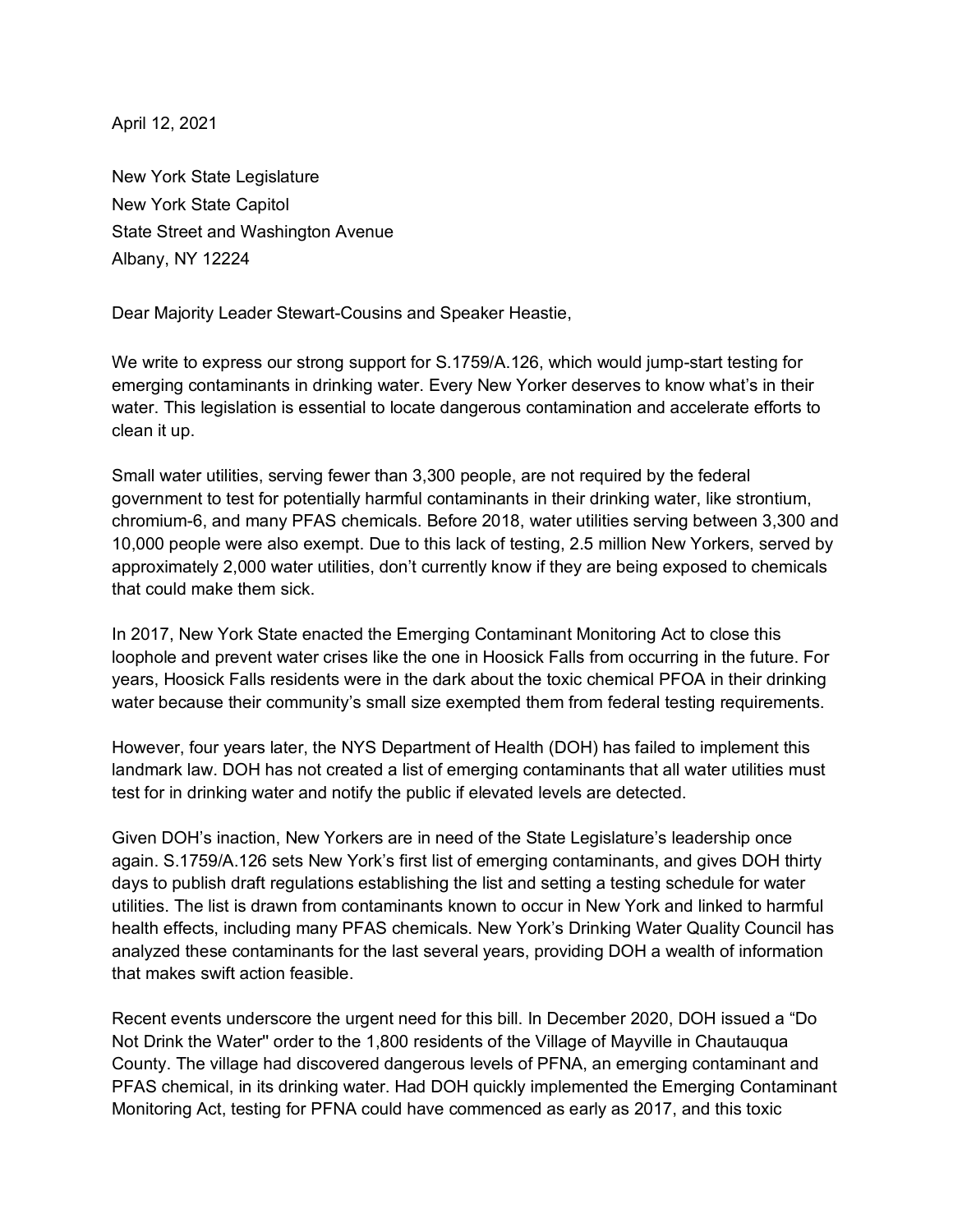pollution could have been mitigated years earlier. DOH's failure to act deprived residents of a key tool to learn of their contamination and prevent harmful exposure.

We cannot allow any more water contamination crises to go undetected. New Yorkers have already waited too long for this drinking water testing. They should not have to wait any longer.

Thank you for your commitment to guaranteeing clean, safe drinking water for all New Yorkers, and we look forward to working with you to enact S.1759/A.126 this year.

Sincerely,

Jill Jedlicka Executive Director **Buffalo Niagara Waterkeeper**

Katherine Nadeau Deputy Director **Catskill Mountainkeeper**

Mary Smith Communications Director **Church Women United in New York State**

Bobbi Wilding, MS Executive Director **Clean and Healthy New York**

Rob Hayes Director of Clean Water **Environmental Advocates NY**

Alok Disa Senior Research and Policy Analyst **Earthjustice**

Judith Enck **Former EPA Regional Administrator**

Eric Weltman Senior Organizer **Food & Water Watch**

Yvonne Taylor Vice President **Gas Free Seneca**

Robert DeLuca President **Group for the East End** 

Manna Jo Greene Environmental Action Director **Hudson River Sloop Clearwater**

Karen Miller President **Huntington Breast Cancer Action Coalition**

Chad Radock Chapter Manager **Local Progress NY**

Lisa Tyson **Director Long Island Progressive Coalition**

Alexandra Zissu **Organizer Moms for a Non-Toxic New York**

Tamsin Hollo Steering Committee Member **Newburgh Clean Water Project**